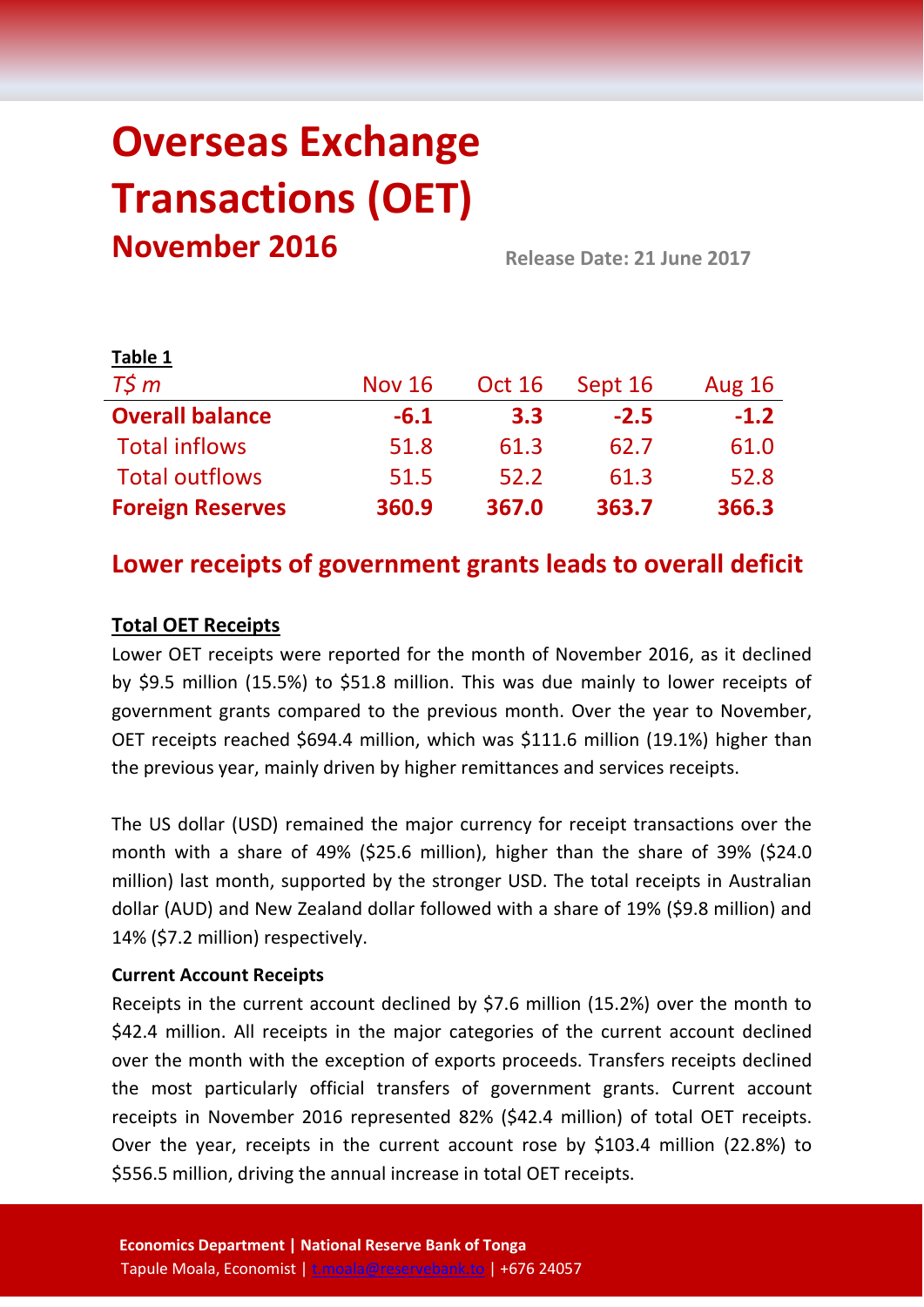Transfer receipts fell over the month by \$7.1 million (21.6%) to \$25.7 million. While increases were noted in the transfers received by non-profit organizations, these were offset by a \$7.5 million (26.2%) decrease in the receipt of official transfers. This follows the reciept of government budget support funds in October. Private transfers also declined by \$0.9 million (4.4%). Over the year, transfer receipts rose by \$66.7 million (22.6%) to \$361.1 million due to an increase in all



categories. It also represented (52.0)% of total OET receipts.

Service receipts also fell over the month by \$1.1 million (8.3%) to \$12.3 million. Travel receipts declined by \$0.5 million (6.6%), coinciding with the fall in international arrivals by 6,514 passengers (46.0%) in November. Other service receipts also declined by \$0.6 million (10.8%), owing mostly to lower receipts of consultation fees. Over the year, service receipts rose by \$29.1 million (23.3%) to \$153.7 million as both travel and other service receipts rose over the period.

Exports receipts for November, on the other hand, rose to \$3.0 million which was \$0.7 million (29.6%) higher than that of the previous month. This reflected the lagged effects of receiving the export proceeds from squash exported in October. In year ended terms, export receipts rose by \$4.2 million (27.4%) to \$19.3, mainly due to an increase in proceeds from agricultural and marine products.





#### **Financial Account & Capital Account Receipts**

Financial account receipts for November 2016 was \$6.6 million which was \$2.4 million (26.5%) less than it was a month ago, mostly due to lower interbank transfer transactions. In year ended terms, financial account receipts slightly fell by \$0.1 million (0.1%) to \$111.9 million, again driven by lower interbank transfers. Capital account on the other hand rose by \$0.5 million (20.0%) over the month and over the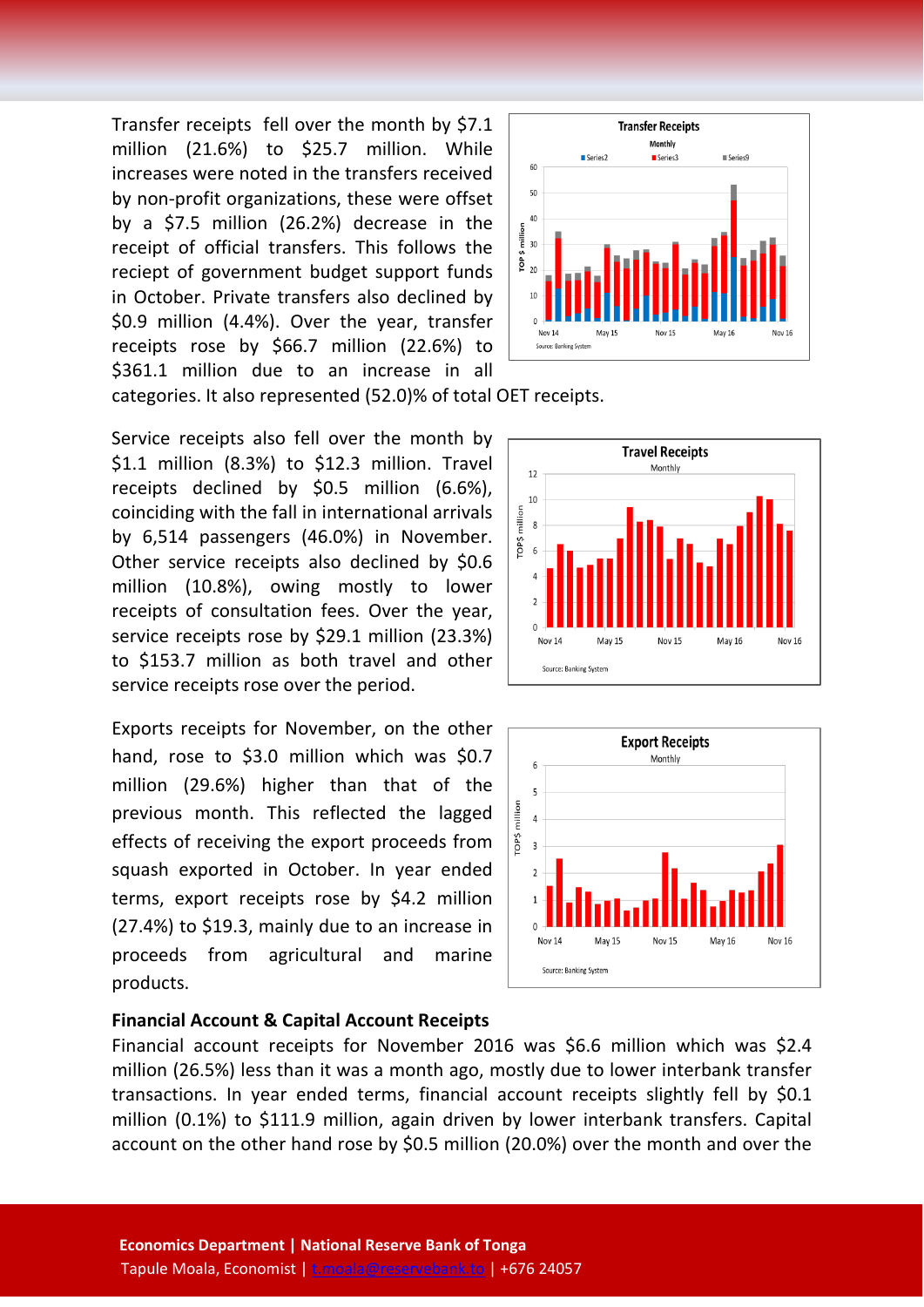year by \$8.3 million (47.1%). This resulted from higher receipt of private grants for capital expenditures such as constructions by individuals and churches.

#### **Total OET Payments**

Total OET payments fell in November by \$0.8 million (1.5%) to \$51.5 million. Primary income declined by \$5.2 million over the month driving the fall in the total OET payments. This was largely attributed to dividends remitted abroad to foreign investors in the previous month. However this was partially net off by the rises in private capital payments of \$1.8 million and direct investment payments of \$2.7 million. In year ended terms, total OET payments however rose by \$73.2 million (13.8%) mainly due to higher import payments mainly payments for the import of construction materials.

#### **Current Account Payments**

Total current account payments of \$45.1 million were recorded in November, which was \$5.1 million (10.2%) lower than it was in October. This was driven by lower dividend payments over the month. In year ended terms, current account payments rose by \$78.4 million (16.2%) to \$562.9 million due mainly to higher import and service payments, representing 93.1% of total OET payments.

Primary income payments fell by \$5.2 million (80.0%) to \$1.3 million over the month due to lower dividend payments sent abroad. Over the year it rose by \$7.2 million

(41.8%) to \$24.3 million, driven by higher dividends and distributed profits remitted to foreign investors during the year.

Import payments also fell to \$27.9 million in November; \$0.6 million (1.9%) lower than the previous month. Payments for wholesale and retail trade imports fell by \$2.7 million (14.9%) which were partially offset by an increase in payments for the imports of construction materials. Import payments for oil imports and motor



vehicles also fell by \$0.5 million and \$0.2 million respectively whereas the other imports (mainly by public enterprises) rose by \$0.9 million. Container registrations however rose in November by 286 registrations which might indicate the lagged effect of payments of these containers and their arrival in Tonga. In year-ended terms, import payments rose by \$33.4 million (10.9%) to \$341.2 million due mainly to the payment for the import of construction, wholesale and retail goods. Import payments accounted for 56.4% of total OET payments.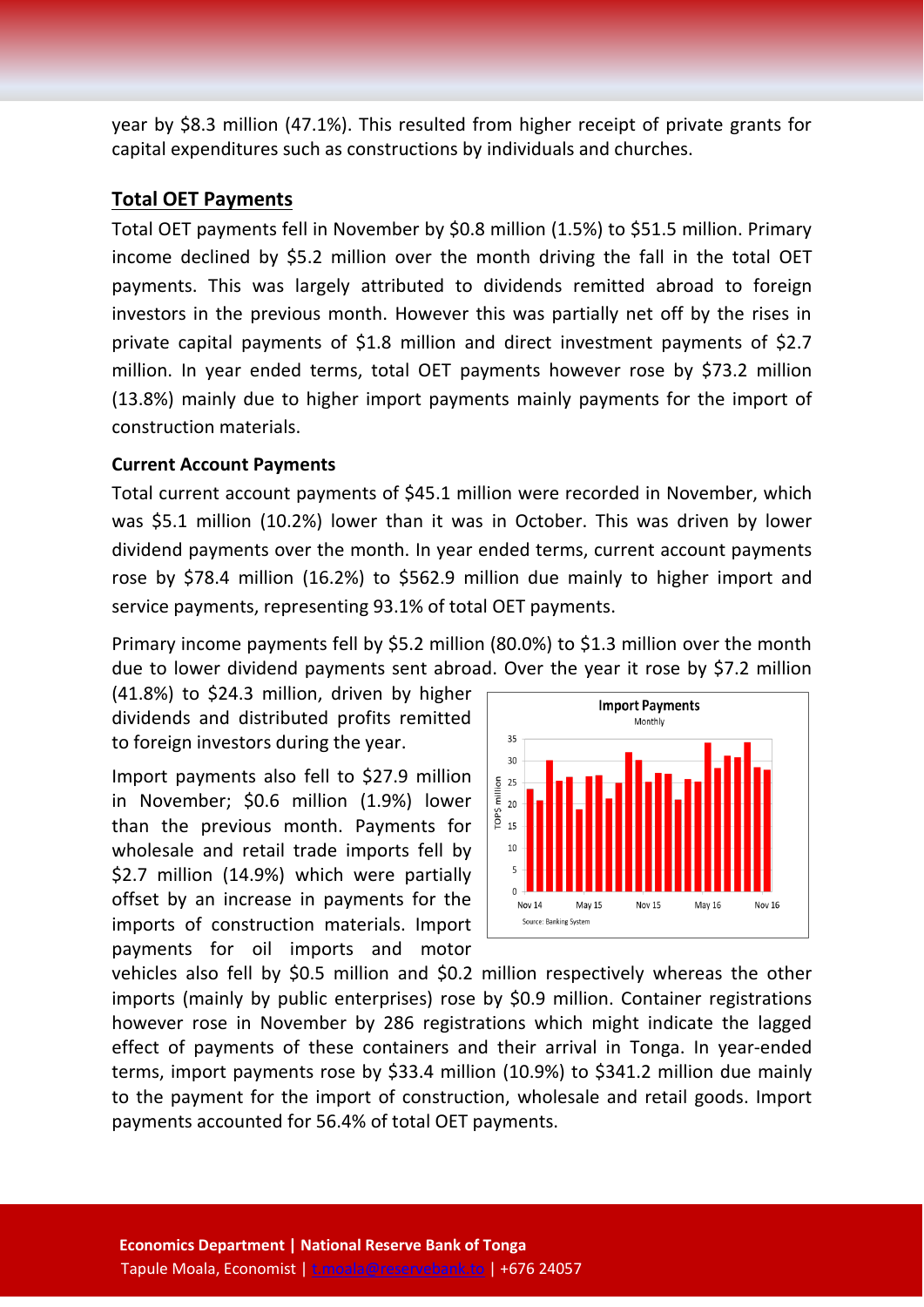Transfer payments slightly fell by \$0.05 million (1.0%) to \$4.7 million. This resulted from lower non-profit transfer payments which fell by \$0.1 million (62.4%) largely due to lower payment of subscription and membership fees to foreign organizations.

Service payments, on the other hand, rose by \$0.6 million (6.0%) to \$11.1 million which were mainly payments for sea transportation services and consultation

services. Similar patterns were also shown in the yearly movements as service payments rose by \$25.4 million (23.5%), driven by an increase in payments for professional services, mainly consultation fees.

#### **Capital & Financial Account Payments**

Financial account payments increased over the month by \$2.6 million (150.8%) to \$4.3 million. This was due mainly to a \$2.7 million

increase in withdrawal of investment by non-resident investors in resident companies. Financial account payments however decreased over the year by \$2.3 million (5.6%) due mainly to lower payments by individuals to their own accounts overseas and lower withdrawal of deposits in domestic banks by non-residents. Capital payments rose by \$1.8 million to \$2.1 million over the month of November

2016, which was attributed largely to higher private capital payments, mainly payments for construction projects and purchasing of land overseas. Over the year, capital payments declined by \$2.9 million (51.0%) to \$2.8 million which was largely contributed by lower private capital payments.

#### **Overall Balance & Foreign reserves**





The overall OET balance for November was a deficit of \$6.1 million compared to a surplus of \$3.3 million in October. This brought the official foreign reserves to \$360.9 million by the end of November, sufficient to cover  $7.0<sup>1</sup>$  $7.0<sup>1</sup>$  $7.0<sup>1</sup>$  months of imports, well above the NRBT's minimum range of 3-4 months.

The outlook for the foreign reserves is to remain comfortably above the minimum range, given the expectation of on-going remittance receipts for upcoming Christmas festivities and other assistance from donor partners. However, delays to the inflow of these funds may pose a risk to the outlook.

<span id="page-3-0"></span> $1$  Method of calculation changed in February 2017 to include imports of both goods and services (previous method used imports of goods only)